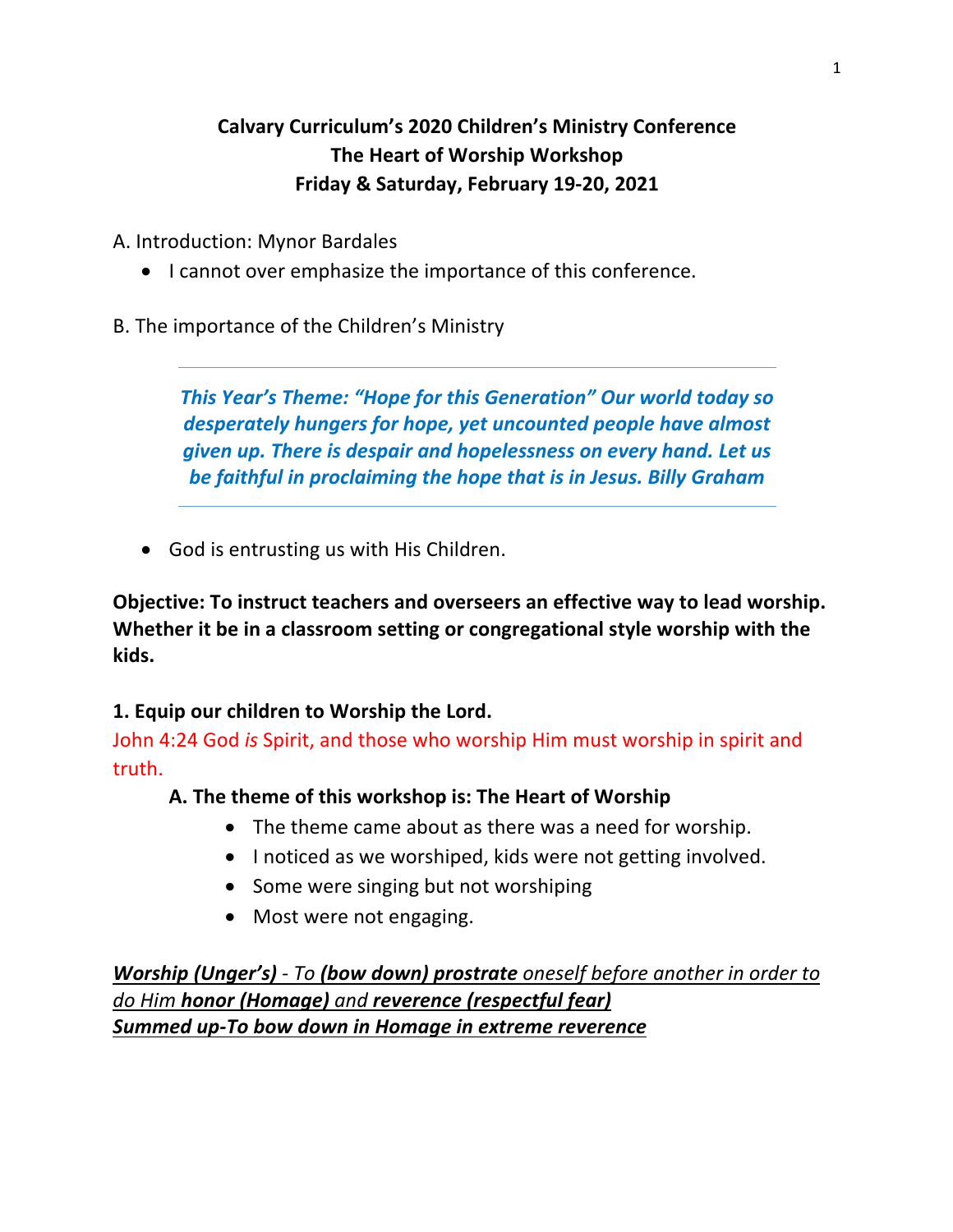## **2. Who we worship? The Kids Must know**

- a. God the creator of heaven and earth
- King of Kings, Lord of Lord of our very own lives **I. Natural Attributes**
- His Omniscience- Know all things
- His Omnipotence-His power has no limits
- His Omnipresence- He is everywhere, and in Every place
- His Eternal existence- He is infinite **II. Moral Attributes**
- His Holiness- God is Holy and calls us to be Holy

1 Peter 1:16 because it is written, "Be holy, for I am holy."

- His Righteousness-
- His mercy- He is a good God, compassionate to all creation saved and unsaved.
- His loving-kindness- God is good to us
- His Love-God is love
- The Bible says we were created to worship Him

Revelation 4:11"You are worthy, O Lord, to receive glory and honor and power; For You created all things and by Your will they exist and were created."

Psalm 150:6 Let everything that has breath praise the Lord. Praise the Lord

## **3. Why we worship**

a. We worship Him because of who He is

*Worship is a vertical expression to whom we know*

- He is our heavenly Father
- He is our Redeemer, our Savior. God sent His son for you and I
- We have so much to be thankful for
- We Worship Him for He is good

Psalm 29:2Give unto the LORD the glory due to His name; Worship the LORD in the beauty of holiness

> *We must never rest until everything inside us worships God." A. W. Tozer*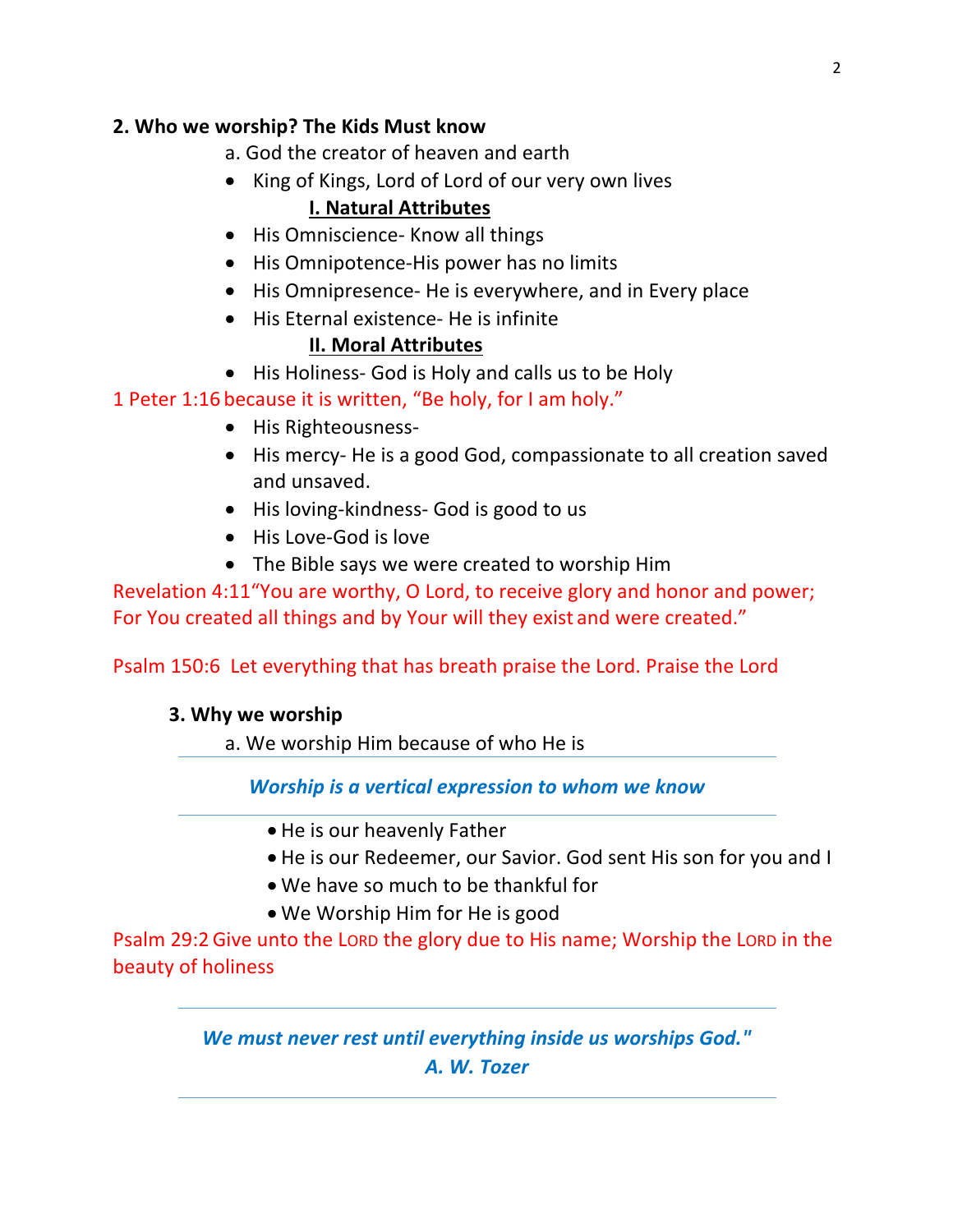#### **4. How we worship**

a. We live in a day in age where the reverence is lost.

- As we worship, we must be reverent to God.
- We see so many people come late to church and miss worship
- Teachers must set the example in the class and during worship time
- Kids are watching us

*I often say, everything we do, no matter how small or great we must hold it in high reverence unto the Lord. MB*

Col 3:17 And whatever you do in word or deed, *do* all in the name of the Lord Jesus, giving thanks to God the Father through Him.

b. Worship is more than singing and playing music. We must always keep Jesus Christ the central Focus point.

- We keep Jesus the Central and Focus point of our Worship (Calvary Distinctive)
- It prepares us for the Word of God
- We come to church with many burdens, problems and needs
- Kids are affected by problems in the home, school, family
- Know the climate of the kids (discernment)

Psalm 55:22 Cast your burden on the Lord, and He shall sustain you; He shall never permit the righteous to be moved.

## c. Worshiping with the right Heart

Col 3:16 Let the word of Christ dwell in you richly in all wisdom, teaching and admonishing one another in psalms and hymns and spiritual songs, singing with grace in your hearts to the Lord

- 1. Teachers and Worship leaders, need to be prepared beforehand
- 2. Before you and I can lead the kids in Worship we must be prepared by Gods Word.
- 3. We pray over what songs you'll sing before you start to sing them.